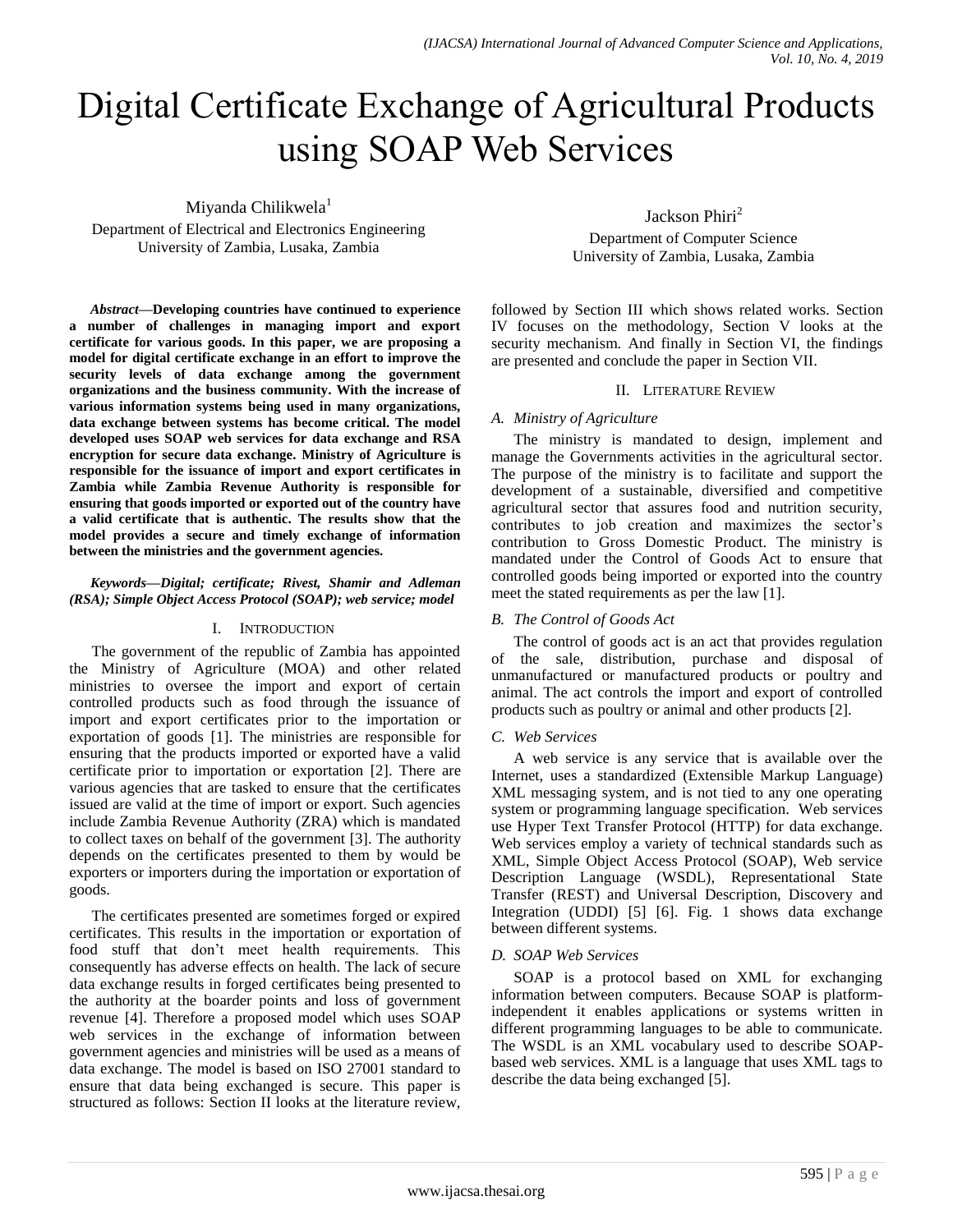

Fig. 1. Web Service [5].

## *E. ISO 27001 Standard*

ISO stands for International Standard Organization; it was formulated to provide a model for establishing, implementing, operating, monitoring, reviewing and maintaining an Information Security Management System (ISMS). The standard emphasizes implementation of operating controls that manage an organization's information security risks in the context of the organization's overall business risks among others. This includes measures or controls put in place by an organization to safeguard itself from different types of threats. The control objective: "to maintain the security of information *and software exchanged within an organization and with any*  external entity" seeks to ensure that information being exchanged is secure during transmission. This includes all forms of controls put in place to safeguard data in transit against cyber-attacks [6] [7].

# *F. Encryption*

Encryption refers to the art of protecting information by converting the information into an unreadable format. The encrypted text is called cipher text [8]. Encryption algorithms can be categorized into two types, namely Symmetric and Asymmetric keys encryption. Encryption where one key is used to encrypt and decrypt data is known as Symmetric keys encryption. In Asymmetric keys, two keys are used; private and public keys [8] [9]. There are many cryptography algorithms used to secure information such as RSA, 3DES, Blowfish, AES, DES, Paillier and ElGamal. The user who wishes to implement encryption needs to find the best security algorithm which consumes less computational power and provides high security [10] [11].

#### *G. RSA Encryption*

Rivest, Shamir and Adleman (RSA) introduced RSA algorithm in 1977. RSA is an asymmetric algorithm that uses the public key for encryption and the private key for decryption as shown in Fig. 2 [12]. RSA key generation is generated as follows.



Fig. 2. RSA Encryption and Decryption [14].

Taking two large prime numbers (P and Q), Computing N by using the given formula ( $N=P^* Q$ ), Choose the public key exponent E such that  $1 < E < (N)$  and, E and  $(N)$  are co-prime. Finally determine the private key exponent D through the given formula. D  $E= 1* \mod (N)$ . The public key consists of (N, E) and the private key consists of (N, D) [13].

*Current usage of RSA:* Pretty Good Privacy (PGP) is a freeware that provides encryption and authentication for email and file storage applications across multiple platforms and uses RSA algorithm for transporting the key. Googles G Suite, is a brand of cloud based services that provides collaboration tools, products such as Gmail, Hangouts, Calendar [13].

*Strengths of RSA:* The strengths of RSA lies in the use of large random prime numbers to calculate the modulus. It is difficult to computationally factor large integers into primes. Keys of size 2048 bits provide best security. It is widely used for secure communication channel and for authentication to identity service provider [13] [14].

Husam Ahmed Al Hamad alludes to the use of XML for exchange and integration of data between heterogeneous applications and systems. XML represents data using tags called elements. Each data component to be exchanged is represented by a tag. The author suggests that XML has become a standard data format that is widely used by many organizations and a common language for data transmission over the Internet [15].

Marcelo arenas pontificia and Leonid Libkin discuss the use of XML to exchange data due to the increased need for exchange of data in various formats. The advantages of XML that makes it suitable for data exchange include the format of XML document is not rigid, can easily add additional information using the elements [16].

Cui-xiao Zhang, Ying-xin hu, Guo-bing Zhang and Jin Sha define web services as a technique to achieve data exchange. The authors further state that web services not only provide the possibility of data exchange, but also provide the technique supporting data integration, data collection and data sharing between different systems. Web services provide a valid technique support for system integration [17].

P. Dinesh, P. J. Charles and S. BrittoRamesh narrate that web services is a self-contained, self-describing and modular applications that can be described, published, located and invoked over a network . Web services provide means for data exchange that can be written in a different programming language from that of the exchanging parties [18].

Douglas Harris, Latifur Khan, Raymond Paul and Bhavani Thuraisingham discuss that data integration has been at the core of research until recently where brute force integration techniques that consisted of techniques such as gateways and translators were used between multiple data management. Standards such as Remote Database Access (RDA) were developed initially for client- server interoperability. Later object-based wrappers were used to encapsulate the multiple systems including the legacy systems. The authors allude that common representation of the data remained a challenge [19].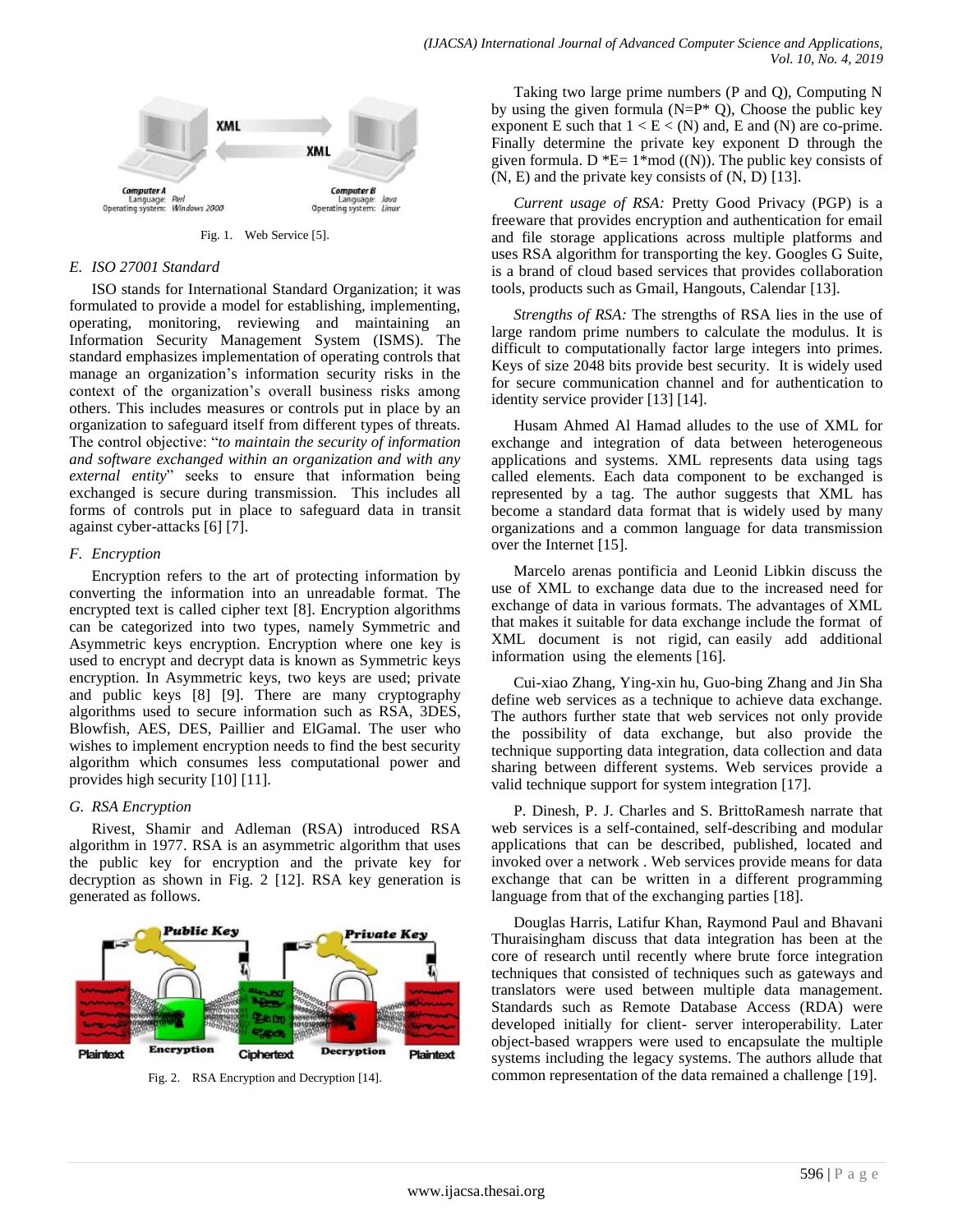Rajdeep Bhanot and Rahul Hans carried out an analysis on various encryption algorithms based on different parameters. The authors proceeded to compare the algorithms to choose the best algorithm. They defined RSA as the most important public-key cryptosystem. The RSA algorithm can be used for digital signatures and public key encryption. The security is based on the difficulty of factoring large integers [8].

## III. RELATED WORKS

Rajan Datt, N.N. Jani, Rasendu Mishra, Ajay Patel designed a model using web services to exchange data between the heterogeneous databases. The findings of this study are that web services are being employed as a means of exchanging data between heterogeneous databases. The model developed does not secure data being transmitted over the web. It is on this basis of limitation that this research is being conducted [20].

Aftab Ahmed Chandio, Dingju Zhu, Ali Hassan Sodhro and Muhammad Umer Syed proposed a system for the University of Sindh based on the Service Oriented Architecture (SOA) with web services. The system solves the problem that frequently occurs in the process of no-dues verification of a student from different departments. No security mechanisms were implemented to safeguard the data whilst in transmit over the web despite the websites being used within the organization. This limitation provides the basis for this research [21].

P. Dinesh, P. J. Charles and S. BrittoRamesh reviewed related works based on the studies of ten different authors. Their works review different security mechanisms that can be employed in web services. They further outlined that public key infrastructure security mechanism provides device and service authentication [18]. This research seeks to implement asymmetric type of encryption.

Vu Van Tan, Dae-Seung Yoo, and Myeong-Jae Yi designed and implemented a web application-based OPC (Openness, Productivity, and Connectivity) technique to exchange data between the measurement and control systems on the plant floor with XML for slow process monitoring and control systems. The solution fully applies technologies such as OPC, XML, and links to the Internet [22].

Memorie Mwanza and Jackson Phiri conducted a research study on fraud detection on bulk tax data using Business Intelligence (BI) data mining tool. The authors outlined that ZRA like many other revenue authorities in Africa, has been affected by fraud mechanisms employed by tax payers. They identified BI as a technique that can be used to detect tax frauds, non- fillers and non- compliant tax payers. They further alluded that data mining is a significant technique that can be used to overcome the challenges of fraud detection and anomalies that arise in tax administration [23].

Jackson Phiri and Tiejun Zhao study was on identity attributes using quantitative analysis and developed an identity attribute metric model. The study focused on various sources of information such as first name, last name, email address and date of birth that can be obtained from various forms i.e public services, health care systems. The model seeks to improve the robustness of most identity systems [24].

#### IV. METHODOLOGY

Qualitative research was primarily used to gather information on the import and export of agricultural products. Techniques such as observations and record sampling were employed. Activities involved mapping of the current business process that highlights the process flow from import application to actual importation of products in part (a). The proposed business process is then highlighted in part (b) below. The model is developed in java based on the proposed business process as shown in part (d). To evaluate data exchange, an application for a certificate is approved and data is electronically submitted on the customs processing system for import approval at the border office.

The following activities were carried out in the methodology:

## *A. Mapping of Current Business Process Flow*

The interaction of the importer/exporter in the importation and exportation of goods includes various business processes from MOA and ZRA. Fig. 3 below shows the use case diagram and interaction of the actors in the current business process.

#### • Current business Process

The current business process flow for the importation and exportation of goods is described below as shown in Fig. 4.

An importer or exporter obtains an application form from MOA. He/she fills in the form and submits it to the Senior Agribusiness Officer at MOA. The officer verifies the quantity applied for importation or exportation. The quantity applied for depends on the product being imported or exported. If the verification results are successful, the importer or exporter is advised to make a bank deposit for the certificates applied for. The importer or exporter makes a bank deposit and presents the bank deposit slip to the Officer at MOA. The officer proceeds to approve and issue the certificates based on the quantity applied for. The certificate issued is only valid for 30 days from the time of issuance there after it is deemed as invalid.



Fig. 3. Use Case Diagram of Current Business Process.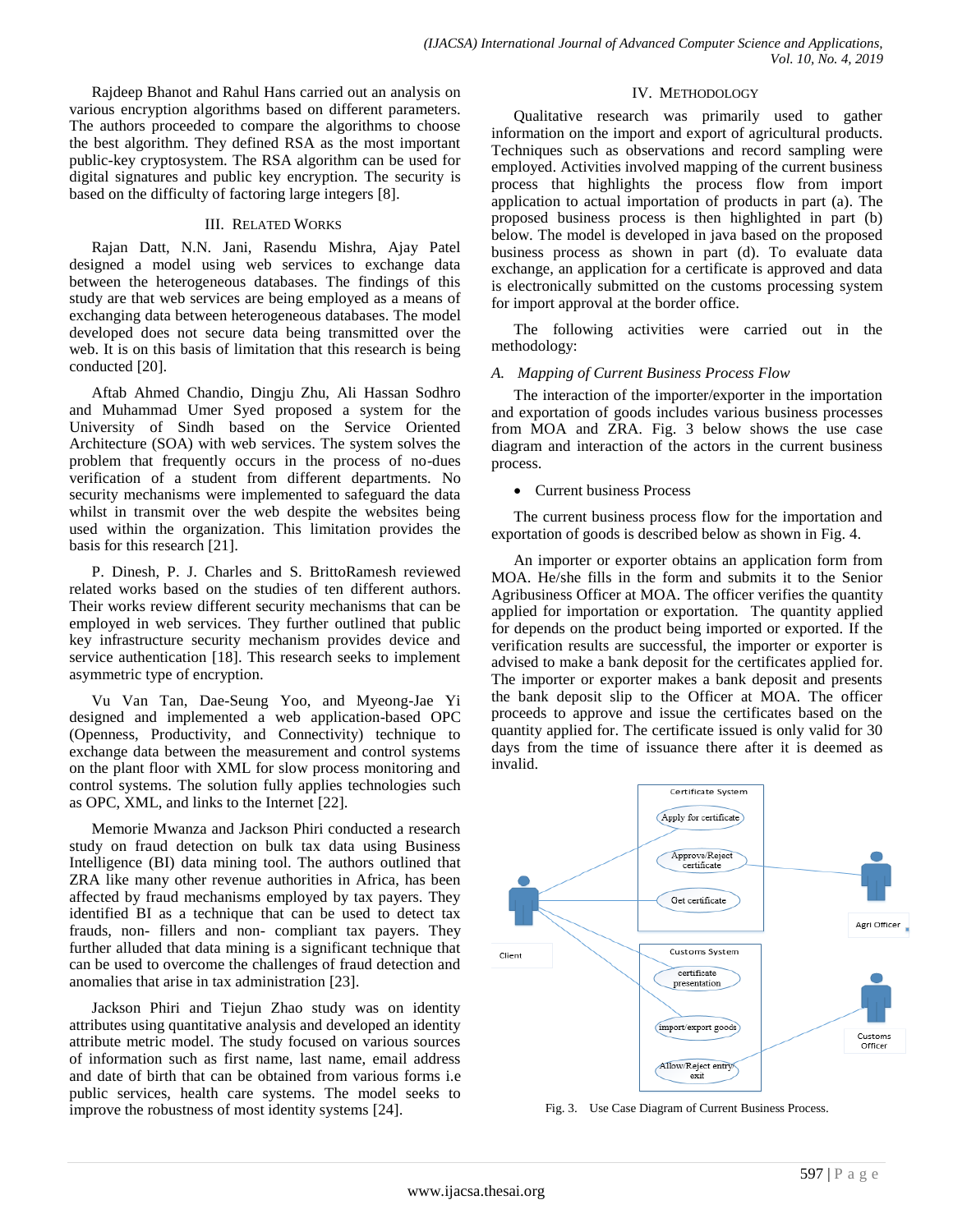

Fig. 4. Current Business Process.

The importer or exporter proceeds with the clearing process on the customs system. He/she scans the certificate(s) and attaches the certificates to the bill of entry on the customs system. Then he/she finally registers the bill of entry as a submission to import or export goods. The customs officer scrutinizes the bill of entry on the customs systems. If the attached certificates are not valid the importer/exporter is asked to obtain valid certificates from MOA.

The certificate presentation by the importer/exporter and the validation process by the customs officers is manually done.

According to the Control of Goods Act [2], a potential importer/exporter who wishes to import or export goods needs to obtain a valid import or export certificate prior to the importation or exportation. The steps followed are:

*1)* The applicant applies for a certificate to import or export

*2)* If the applicant meets the requirements, the applicant pays the required amount.

*3)* Client is issued with import or export certificate.

*4)* Client presents the certificate at any of the customs boarder offices in the country.

*5)* ZRA customs officer checks if the certificate is valid

If it's valid, client is given the opportunity to export or import their goods.

Challenges of the Current Business Process

The paper based system that is used for the exchange of certificate data between the government agencies has the following challenges:

*1)* Certificates presented at the boarder offices may not be genuine (counterfeit certificates).

*2)* Loss of government revenue because some clients use old certificates during importation or exportation.

*3)* Lack of physical presence of trained man power from Ministry of Agriculture at all boarder offices in the country.

*4)* Customs officers are not trained to validate the authenticity of the certificate thus they are unable to identify potential culprits.

*5)* Importation or exportation of banned goods that may pose health challenges.

# *B. Proposed Business Process*

An importer or exporter applies for a certificate on the certificate processing system website. The officer then verifies the quantity applied to be imported/exported. The importer or exporter is advised to make a bank deposit for the certificates applied for. The importer or exporter makes a bank deposit and presents the bank deposit slip to the cashier at MOA. The cashier inputs the bank deposit slip details and submits the application. The Agribusiness Officer proceeds to approve the certificate, clicking the approval button invokes the web service as shown in Fig. 5. The SOAP request message with the certificate details is created as shown in Fig. 6. Once the SOAP request message is created, it is encrypted and sent to the Customs System. The SOAP request message is received on the customs system where the message is decrypted and a SOAP response message is sent to the certificate system. The client uses the digital certificate received on the Customs system to frame the bill of entry.

• How it works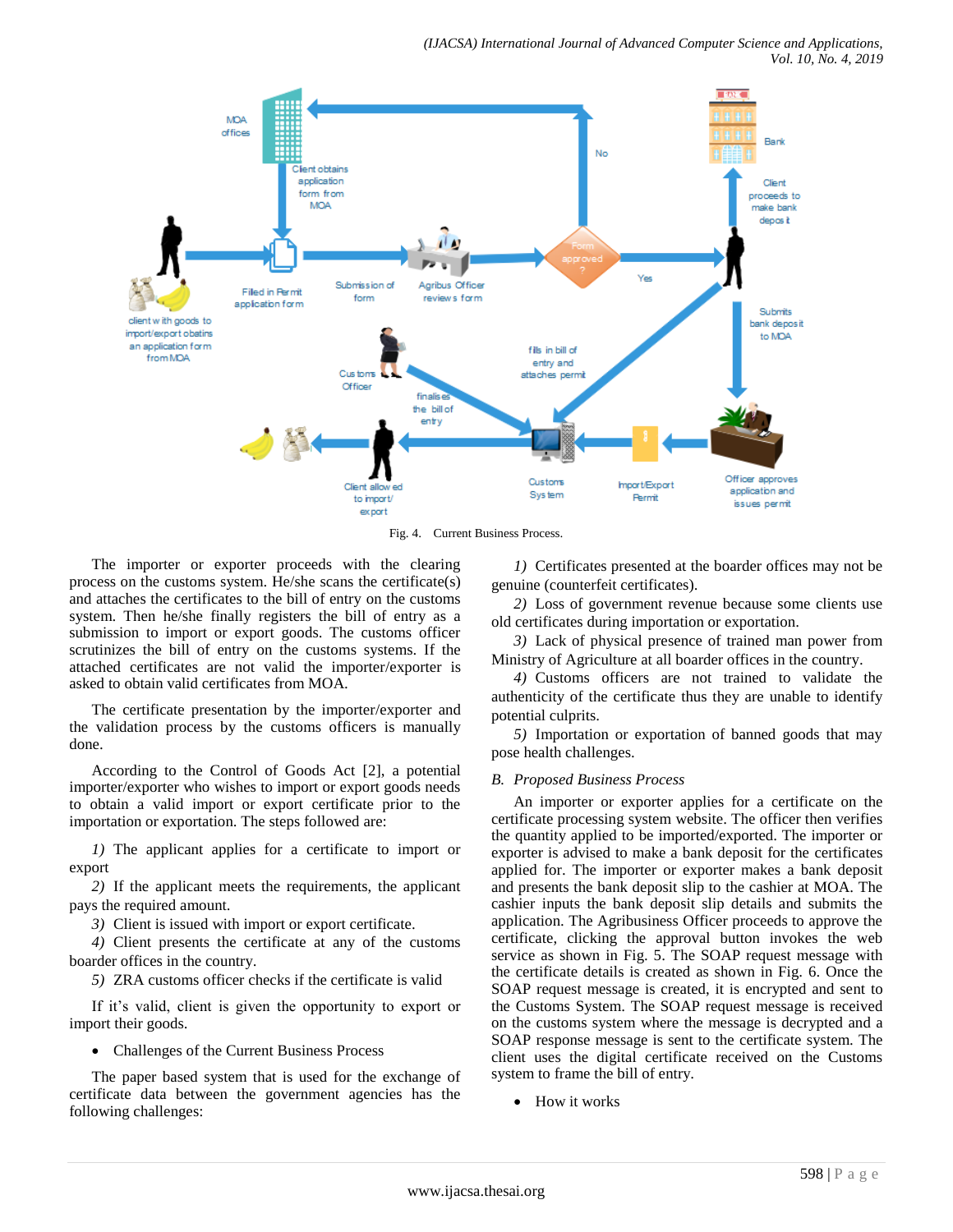The development and implementation of the soap web service included the following activities:

*1)* Creation of a user requirements document that defined data to be exchanged between parties.

To develop, implement and use soap web services, a contract (WSDL) needs to exist between the two parties that need to exchange data. The contract defines the data elements to be exchanged, the purpose and function of its operations, messages that need to be exchanged in order to engage the operations, a set of conditions under which the operations are provided and information about how and where the service can be accessed. The user requirements document is signed by both parties.

*2)* Development of a SOAP web service by both parties based on WSDL.

The web server and web client was developed in java programming language. The system that provides a resource becomes a client and the system that utilizes the resources sent is the server. The Certificate Processing System is the client while the Customs System is the server. The Customs System has a web service that defines the data it is expecting to receive. The Certificate Processing system has a web client that sends certificate data to the Customs Processing System.

```
public static void main(String args[]) {
    SwInfoDetails sw = new SwInfoDetails();
    sw.SendPermitDetails(15);
\mathcal{H}
```
#### Fig. 5. Java Code.

The sw object shown in the fig above contains data that is sent from the Certificate Processing System. The object contains data such as the goods code, description, permit number and importer/exporter code as shown in Fig. 6. Once the object is compiled it creates a SOAP request message as shown in Fig. 6. The message contains the data elements generated from the client.

*1)* The SOAP request is successfully sent to Customs System where it is saved on the database and a SOAP response is sent back to the client as shown in Fig. 7.

*2)* SOAP response message sent back to Certificate Processing System.

Fig. 8 shows the SOAP response message that is generated on the server side once the SOAP request message is received from the client. The certificate number is used on the customs processing system when importing or exporting goods.

#### *C. Security Mechanism*

The SOAP request message is encrypted using RSA encryption. To encrypt the data, there is need to have a public/private key pair. The key pair consists of the public key and the private key. To generate the key pair, a keystore is created using the keytool JDK utility as shown in Fig. 9 below. This file has both per-store and per-key passwords which provides additional security to the key pair.

<S:Envelope xmlns:S="http://schemas.xmlsoap.org/soap/envelope/"> <S:Body><ns2:swSubmit xmlns:ns2="http://www.asycuda.org"><ns2:swInfo> <ExpCode/><ExpNam/> <ImpCode>1000001420</ImpCode> <ImpNam>JONES MWANGALA</ImpNam> <CuoCod>VFL</CuoCod> <RefNbr>I201803VFL0003</RefNbr> <GoodsItems> <GoodsCode>10051000000</GoodsCode> <GoodsDescription>Maize seed</GoodsDescription> <Quantity>458</Quantity> <Weight>458</Weight> <Value>4544 ZMK</Value> <Unit> </Unit> <QuotaUsed>0.0</QuotaUsed> <QuotaBalance>458.0</QuotaBalance> <PerNbr>I201803VFL000310051000</PerNbr> <PerValidFrom>14-Mar-18</PerValidFrom> <PerValidTo>13-Apr-18</PerValidTo> <Origin>AE</Origin> </GoodsItems> <Agencies> <AgencyName>Ministry of Agriculture</AgencyName> <AgencyDetails>Ministry of Agriculture</AgencyDetails> <Status>Processed</Status> <Comment>ok</Comment> </Agencies> <Agencies> <AgencyName>Ministry of Agriculture</AgencyName> <AgencyDetails>Ministry of Agriculture</AgencyDetails> <Status>Processed</Status> <Comment>okay</Comment> </Agencies>  $\langle$ ns2:swInfo $>$ </ns2:swSubmit> </S:Body>

</S:Envelope>

Fig. 6. SOAP Request Message.

| <b>SINGLE WINDOW PERMIT</b>                                               |            |                |                                        |           |                   |                                                                                          |       |  |
|---------------------------------------------------------------------------|------------|----------------|----------------------------------------|-----------|-------------------|------------------------------------------------------------------------------------------|-------|--|
| 1000001420<br>ImporterNo.<br><b>JONES MWANGALA</b><br><b>Exporter No.</b> |            | <b>CHR</b>     | <b>Customs Office</b><br>Reference No. |           |                   | <b>Registration Date</b><br>22/01/2018<br><b>Single Window App. ID</b><br>I201801CHR0001 |       |  |
|                                                                           |            |                |                                        |           |                   |                                                                                          |       |  |
|                                                                           |            | 2018           | 2                                      |           |                   |                                                                                          |       |  |
| Hs.code                                                                   | Goods.Desc | Per No         | Origin                                 |           | <b>Valid From</b> | <b>Valid To</b>                                                                          | Qty   |  |
| 10051000000                                                               | Maize seed | 1201801CHRO ZA |                                        | 22.Jan-18 |                   | 21-Feb-18                                                                                | 6,000 |  |

Fig. 7. Digital Certificate Data on Customs System.

<S:Envelope xmlns:S="http://schemas.xmlsoap.org/soap/envelope/"> <S:Header/> <S:Body><ns2:swSubmitResponse xmlns:ns2="http://www.asycuda.org"> <ns2:swSubmitResult> <result>E</result> <errorCode>0</errorCode> <ErrorDescription>Permit Sent Successfully</errorDescription> </ns2:swSubmitResult> </ns2:swSubmitResponse> </S:Body> </S:Envelope>

Fig. 8. SOAP Response Message.

C:\keystore>keytool -genkeypair -alias mykey -storepass s3cr3t -keyalg RSA -keystore keystore.jks

Fig. 9. Keystore Generation.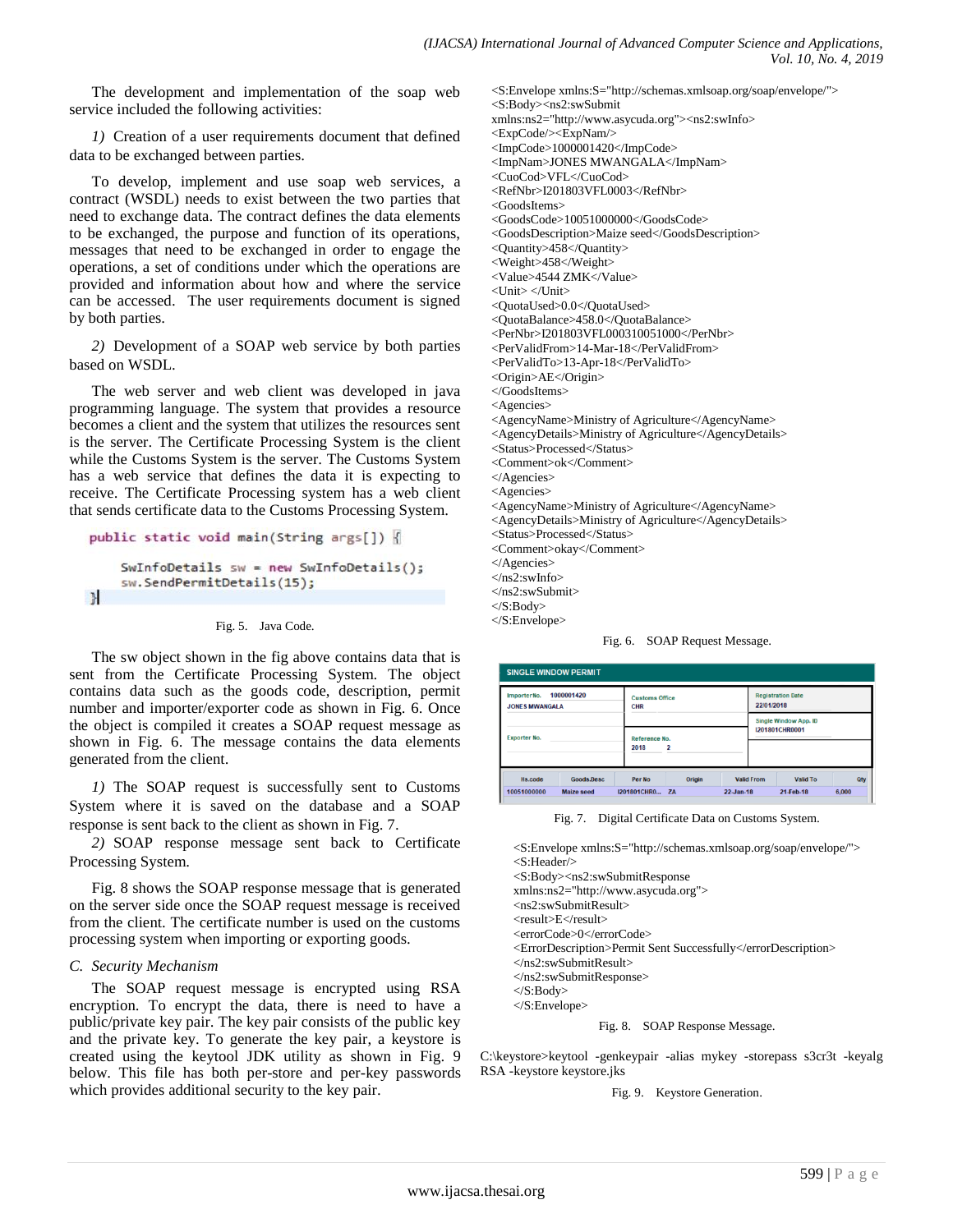C:\keystore>keytool -export -file miyanda.cer -alias mykey -storepass s3cr3t keystore keystore.jks

Certificate stored in file <miyanda.cer>

#### Fig. 10. Key Pair.

The key pair is generated as shown in Fig. 10. The key store directory contains the miyanda.cer file which contains both the public and private key as shown in Fig. 11.

| keystore.jks | 6/18/2018 4:48 PM JKS File |                      | 3 KB |
|--------------|----------------------------|----------------------|------|
| miyanda.cer  | 6/18/2018 4:53 PM          | Security Certificate | 1KB  |

Fig. 11. Keystore Directory.

The miyanda.cer file below in Fig. 12 shows the encryption algorithm, and the signature hash algorithm.

|         | Certificate    |                          |                                 |   |
|---------|----------------|--------------------------|---------------------------------|---|
| General | <b>Details</b> | Certification Path       |                                 |   |
| Show:   | $<$ All $>$    |                          |                                 |   |
| Field   |                |                          | Value                           | ∼ |
|         |                | Signature hash algorithm | sha256                          |   |
|         | <b>Issuer</b>  |                          | miyanda, it, zra, lusaka, lusak |   |
|         | Valid from     |                          | Monday, June 18, 2018 4:48:     |   |
|         | Valid to       |                          | Sunday, September 16, 2018      |   |
|         | Subject        |                          | miyanda, it, zra, lusaka, lusak |   |
|         | Public key     |                          | <b>RSA (2048 Bits)</b>          |   |
|         |                | Public key parameters    | 05.00                           |   |
|         |                | Subject Key Identifier   | 435415a920d9106bad7ec819        |   |
|         |                |                          |                                 |   |

Fig. 12. Certificate Contents.

Fig. 13(a) below shows the flowchart for the generation of the keystore using keytool JDK utility.



Fig. 13 (a). Flowchart for Keystore Generation.

Algorithm for the generation of encrypted SOAP request using the public key is as follows:

# **Algorithm 1: At Client Side**

Input: SOAP request message

Processing: encryption of SOAP request message using public key

Output: encrypted SOAP request message

Fig. 13(b) shows the flowchart for the generation of encrypted SOAP request message.



Fig. 13 (b). Flowchart for Encryption of SOAP Request.

# **Algorithm 2: At Server Side**

Input: encrypted SOAP request message

Processing: decryption of SOAP request message using private key

Output: decrypted SOAP request message in customs processing system

Fig. 13(c) below shows the flowchart for the decryption of the encrypted SOAP request message.

Fig. 14 shows the proposed business process.



Fig. 13. (c) Flowchart for Decryption of SOAP Request.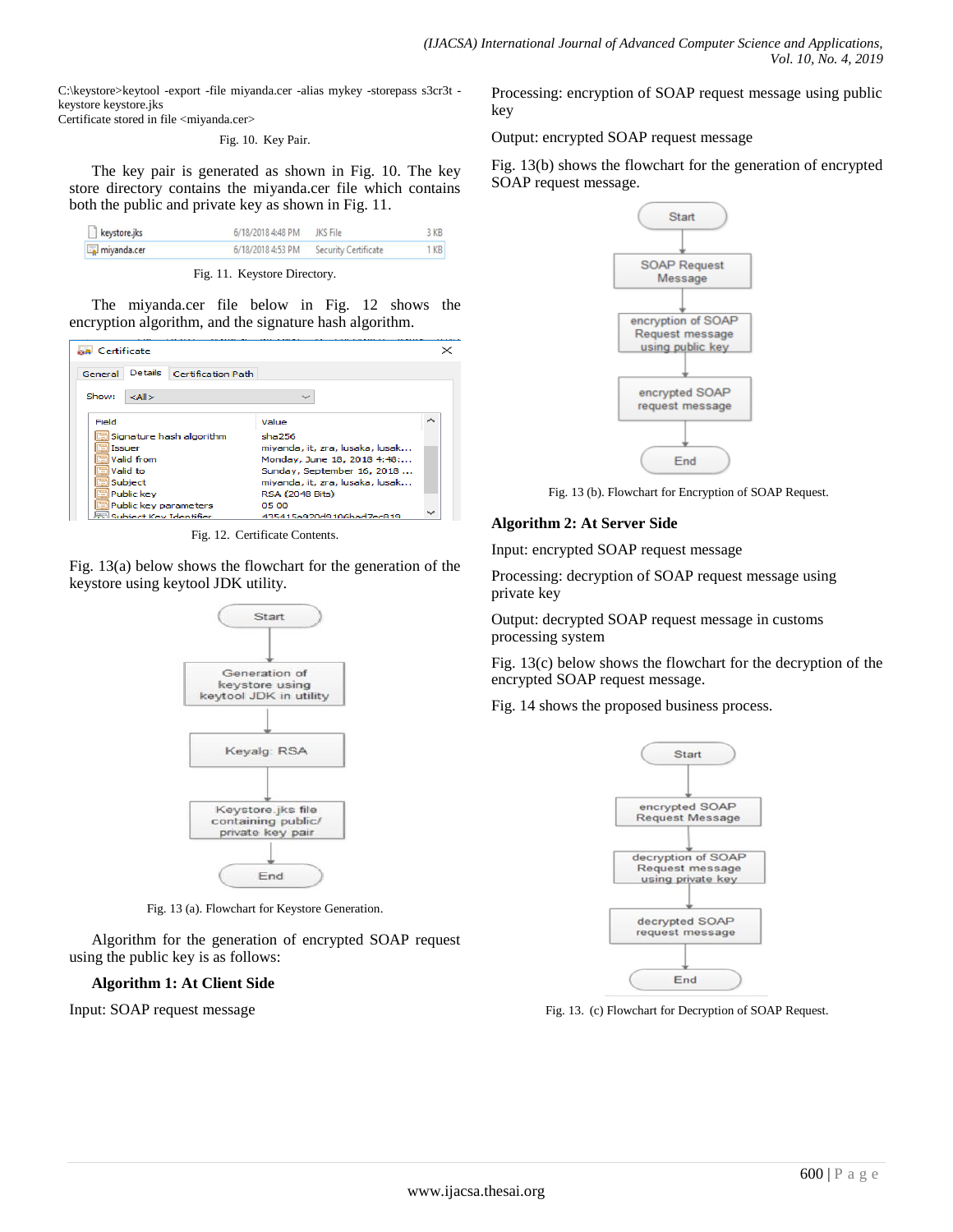

Fig. 14. Proposed Business Process.

# *D. Proposed SOAP Web Service Model*

To achieve secure data exchange between MOA and ZRA the following model is proposed.

*1)* The client applies for a certificate through the electronic Certificate Processing System.

*2)* MOA approves the clients certificate.

*3)* Upon approval of the certificate, the data about the certificate is encrypted and sent to ZRA's system via SOAP web services.

*4)* The cleint then finds the approved certificate on the Customs Processing system and uses the certificate to declare the goods to be imported or exported.

# **Components of the SOAP web service model**

*1)* Certificate processing system: The application system used for processing of certificates is developed in Java programming language. The MOA has a web service client written in java programming language that will invoke the web service at ZRA. The web service will only be invoked once the certificate has been approved. Once the certificate is approved a SOAP request message will be sent to the Customs Processing System.

*2) Customs processing system:* The system used for declaring goods to be imported or exported is developed in java programming language. The authority has a web service server written in java programming language. The server will be receiving certificate data sent in XML format from MOA certificate processing system. The system will respond with an appropriate SOAP response.

*3) The SOAP web service:* The web service model is written in java programming language and consists of XML tags that define the data being exchanged. The SOAP web service has a WSDL that defines the standard data that is being sent from one system to the other. The web service model defines the expected request and response. Fig. 15 shows the WSDL of the SOAP web service. The WSDL is the contract that shows the data to be exchanged between the two systems. It shows the individual fields to be exchanged.

*4) Database systems:* The database management system being used by both parties is Oracle 11g. The certificate processing system will store certificate data in the database. Once the SOAP request is sent to the Customs Processing System. The certificate data is stored in the oracle database for the customs processing system.

*5) Web:* The web is an interconnection of specially designed web pages. These web pages are specially formatted using HTTP. The SOAP request is moved via the web from one system to the other.

### V. SYSTEM ARCHITECTURE

The architecture has five main components these are (Fig. 16):

- *1)* The Certificate Processing System
- *2)* The SOAP web server and the database storage
- *3)* The web
- *4)* The Customs System
- *5)* The SOAP web client and the database storage

The SOAP request is sent via the web to the Customs System where it is saved to the database and a SOAP response is sent back to the Certificate Processing System.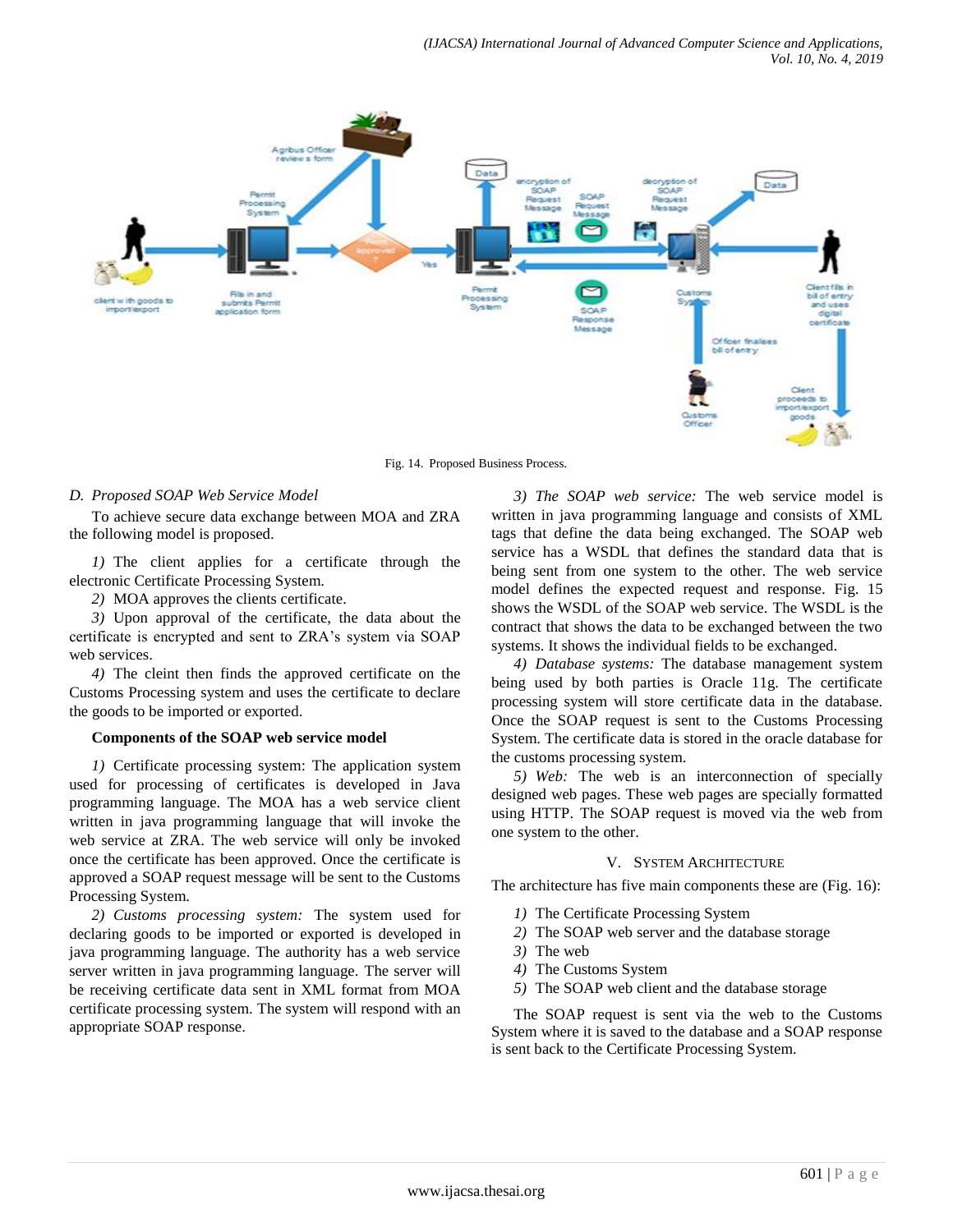

Fig. 15. SOAP Web Service (WSDL).



Fig. 16. System Architecture.

#### VI. RESULTS AND DISCUSSION

In the prototype developed, an application for a permit was submitted on the Certificate Processing System which was approved. Once the officer clicked the approval button the web service is invoked and a SOAP request message is generated as shown in Fig. 17. The SOAP request is encrypted and converted to an object as shown in Fig. 18.

The encrypted SOAP request is transmitted via the web and reduces the chances of data alteration, data theft because the data is encrypted using a public key. The recipient of the data uses the private key to decrypt the data. The importer/ exporter uses the received digital certificate to frame an entry on the customs processing system as shown in Fig. 19.

public static byte[] encrypt(String soapRequest, PublicKey publicKey) throws Exception (<br>
Cipher encryptCipher = Cipher.getInstance("RSA");<br>
encryptCipher.init(Cipher.*ENCRYPT\_MODE*, publicKey);

//byte[] cipherText = encryptCipher.doFinal(soapRequest.getBytes());

return encryptCipher.doFinal(soapRequest.getBytes());  $\lambda$ 



#### $-c$ ‰''  $\overline{Z}$ µÒ½\_nÌK?>3õ., 'ÍA<sup>2</sup>†¼µŸ t7 ©?)}-[xÞìy\_ïöTê4GÉYþ\_ñÚ\_Eü\_?Zò<sup>a</sup>0ðñ0¸×-2ž\_H\_æ\_>"ëD à5>-õë,È" $\overline{E}$ âUEÏV Ö $\hat{I}$ '''/ÉŠÛÜÊÍPe) $\overline{E}$ éãŪr›ü $\overline{L}$ £a'Ïú×Áú£ô!‰õ $\overline{I}$ r $\overline{PP}$ }hF yæzSÊ}uyå~\_õi)<sup>a</sup>5…»Ëpf5s8\_\_\_ö(ii'\_býh;SF\_Øf,ó]\_¢p®••dlŸOÚ4ì  $Z_F\%$ À<sup>1</sup>vQì\_gßç\_1î?

Fig. 18. Encrypted SOAP Object.